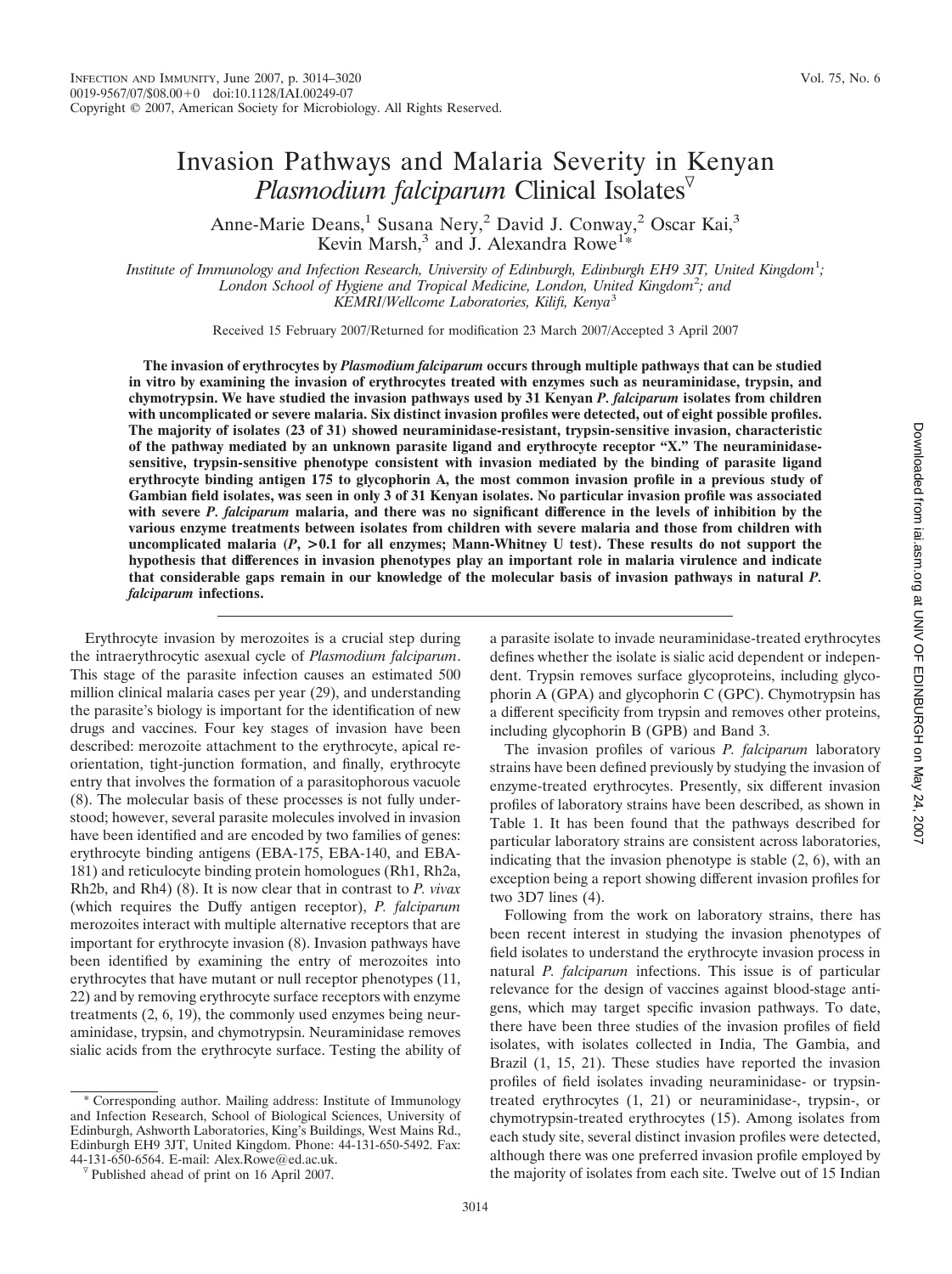TABLE 1. Invasion profiles of *P. falciparum* laboratory strains

| Invasion profile <sup>a</sup>           | Parasite ligand <sup>b</sup> | RBC receptor | Reference(s) |
|-----------------------------------------|------------------------------|--------------|--------------|
| $Nm^{S}T^{S}CT^{R}$                     | EBA-175                      | <b>GPA</b>   | 22, 26       |
|                                         | BAEBL/EBA-140                | GPC          | 16, 18       |
| $Nm^{S}$ T <sup>R</sup> CT <sup>S</sup> | 9                            | <b>GPB</b>   |              |
|                                         | JESEBL/EBA-181               | Receptor E   | 9            |
| $Nm^{S}$ T <sup>R</sup> CT <sup>R</sup> | PfR <sub>h1</sub>            | Receptor Y   | 23, 31       |
| Nm <sup>R</sup> T <sup>S</sup> C T?     | ?                            | Receptor X   |              |
| $Nm^R$ $T^R$ $CT^S$                     | PfRh <sub>2</sub> b          | Receptor Z   |              |
|                                         | MSP1                         | Band 3       | 10           |
|                                         | AMA1                         | Kx           | 12           |
| $Nm^R$ T? $CT^R$                        | PfR <sub>h4</sub>            | 2            | 30           |

*<sup>a</sup>* Nm, neuraminidase; T, trypsin; CT, chymotrypsin; S, sensitive; R, resistant. *<sup>b</sup>* Pf, *P. falciparum*.

isolates used a neuraminidase- and trypsin-resistant pathway (21), whereas among isolates from The Gambia and Brazil, the neuraminidase- and trypsin-sensitive invasion profile was predominant (30 of 38 isolates in The Gambia and 7 of 14 isolates in Brazil) (1, 15). The study in The Gambia indicated that the majority of isolates probably invaded through the EBA-175/ GPA pathway (or the EBA-140/GPC pathway, as the GPC receptor is also neuraminidase and trypsin sensitive) (1), but the Brazilian study showed that 5 of the 7 Brazilian isolates with this enzyme sensitivity receptor phenotype could invade erythrocytes which lacked GPA (15). In addition, approximately a third (5 of 14) of the Brazilian isolates used trypsinresistant receptors, which is an unusual phenotype elsewhere  $(15)$ .

All of the above-cited studies were based on field isolates collected from patients with uncomplicated malaria (1, 15, 21). Parasite isolates from patients with severe *P. falciparum* malaria have not been studied previously, and it is unknown whether isolates from patients with severe malaria may use a specific invasion pathway or possibly a larger range of invasion pathways than isolates from patients with mild malaria. We therefore investigated the invasion profiles of Kenyan field isolates collected from children diagnosed with either uncomplicated or severe *P. falciparum* malaria and tested for an association between the invasion profile and disease severity.

### **MATERIALS AND METHODS**

**Parasite isolates.** Parasite isolates were collected from patients with *P. falciparum* infections attending Kilifi District Hospital, Kilifi, Kenya, from December 2003 to January 2004 and June to August 2004. At this site, malaria transmission is seasonal (June to August and December to February), with the average number of infective bites per individual estimated at approximately 10 to 30 per year (13). Children with cerebral malaria (those that could not be roused from a comatose state with a Blantyre score of  $\leq$ 2), prostration (the inability to sit or, for babies, to breast feed), or respiratory distress (abnormally deep breathing) were considered to have severe malaria. This clinical definition identifies approximately the same group of children at risk for life-threatening malaria as the more comprehensive World Health Organization criteria (17). Uncomplicated cases of malaria were defined as those in children presenting at the outpatient department of the same hospital with no signs of severe disease who were treated successfully with oral antimalarial therapy. Blood samples were collected immediately prior to treatment after obtaining informed consent from the children's parents or guardians, and protocols were approved by ethical review boards in the United Kingdom and Kenya. The isolates were collected into heparinized tubes and processed within 12 h of collection. Lymphocytes and the buffy coat were removed, and the erythrocytes were washed three times in incomplete RPMI 1640 medium (incRPMI; RPMI 1640 medium plus 25 mM HEPES, 2 mM

glutamine,  $25 \text{ mM}$  glucose, and  $25 \mu$ g of gentamicin/ml, pH 7.2 to 7.4). The parasites were cultured as described below.

**Parasite genotyping.** For DNA analysis, approximately  $200 \mu l$  of each parasite culture (equivalent to  $5 \mu l$  of packed erythrocytes) was sampled before growth and DNA was extracted by using the QIAamp DNA blood mini kit (QIAGEN, United Kingdom). To test for the presence of multiple clones of *P. falciparum* among the isolates, the highly polymorphic repeat sequences in two loci (*msp1* block 2 and *msp2* block 3) were amplified by using a nested PCR method with allele type-specific internal primers (28).

**SI.** The selectivity index (SI) is a measure of whether invasion is a random process or whether more multiple invasions occur than would be expected if invasion proceeded by chance alone. An increase in the number of multiple invasions is thought to occur when only a subset of the total red blood cell (RBC) population is available for invasion (27). An SI of 1 indicates the random invasion of RBCs, whereas an SI of, for example, 2 indicates twofold more multiply infected RBCs than would be expected if invasion occurred by chance alone. To assess the SI, thin smears from the blood sample collected from each patient were prepared and stained with Giemsa. Three hundred ring-infected erythrocytes per slide were counted, and the number of rings in each erythrocyte was recorded. The SI was calculated as described in detail previously (27). Briefly, the number of observed multiply infected erythrocytes (i.e., those with two or more rings per erythrocyte) was divided by the number of expected multiply infected erythrocytes. The latter was calculated according to a Poisson distribution, where lambda (the mean number of parasites per erythrocyte) is  $-\ln(1 - \text{the level of parasitemia})$ . The level of parasitemia was calculated as the number of infected erythrocytes per 1,000 examined.

**Parasite cultures.** Field isolates were cultured in complete RPMI 1640 medium (incRPMI plus 10% pooled human AB serum). Cultures were set up at a hematocrit value of 1 to 2% with blood group  $O<sup>+</sup>$  erythrocytes and incubated at 37°C with 3% CO<sub>2</sub>, 1% O<sub>2</sub>, and 96% N<sub>2</sub>. Cultures were monitored for 18 to 36 h by using Giemsa smears, and only those isolates with normal morphology that matured to the schizont (segmenter) stage were included in the study. Two laboratory strains, *P. falciparum* clone 7G8 (11) and strain Dd2 (6), were studied as controls for the invasion inhibition assays. The laboratory strains were cultured in complete RPMI 1640 medium as described above except with 10% pooled human O serum. Laboratory strains were synchronized by sorbitol lysis (14).

**Donor erythrocytes.** Donor erythrocytes for the field isolate invasion assays were collected from a single Caucasian donor (blood group  $O<sup>+</sup>$ ). Ten milliliters of whole blood was collected into 2 ml of acid citrate dextrose, mixed to prevent coagulation, and stored at 4°C for a maximum of 2 weeks. Before use, the white blood cells were removed by layering 6 ml of whole blood over 5 ml of Lymphoprep (Axis Shield) and centrifuging for 20 min at  $400 \times g$ . The erythrocyte pellet was washed twice with 10 ml of incRPMI, resuspended at a 50% hematocrit value, and used within 1 week.  $O<sup>+</sup>$  erythrocytes for experiments with laboratory strains were obtained from the Scottish Blood Transfusion Service. They were treated as described above.

**Enzyme treatment of erythrocytes.** Frozen aliquots of trypsin, chymotrypsin, and the soybean trypsin inhibitor were prepared. The enzymes were dissolved in incRPMI to the required concentrations, as follows: trypsin, 1 mg/ml; chymotrypsin, 1 mg/ml; and soybean trypsin inhibitor, 0.5 mg/ml. They were then frozen in 1-ml aliquots at 20°C. The neuraminidase (*Vibrio cholerae* neuraminidase; Calbiochem) was reconstituted in distilled  $H_2O$  and stored at 4°C according to the manufacturer's instructions. The enzyme treatment was based on protocols described previously (1). An aliquot of each of the required enzymes was thawed. A tube with 50 mU of neuraminidase in 1 ml of incRPMI was prepared, and one control tube with 1 ml of incRPMI was prepared. To each tube containing 1 ml of an enzyme mixture (neuraminidase, chymotrypsin, or trypsin) or incRPMI alone (control), a volume of 100  $\mu$ l of packed donor erythrocytes was added. The tubes were incubated on a rotating wheel for 1 h at 37°C. After that time, all samples were washed once with 1 ml of incRPMI and then soybean trypsin inhibitor was added to the trypsin and chymotrypsin samples to inhibit the enzymes. IncRPMI was added to the control and neuraminidase samples. The samples were incubated on a rotating wheel for 10 min at room temperature and then washed three times before the erythrocytes were resuspended at a 50% hematocrit value in incRPMI. The enzyme-treated erythrocytes and controls were stored at 4°C and used for a maximum of 1 week, after which samples were freshly prepared.

**Agglutination of enzyme-treated erythrocytes.** Agglutination assays of enzymetreated erythrocytes were carried out to ensure that the specific epitopes were being removed successfully. A  $20$ - $\mu$ l sample of each of the different erythrocyte suspensions was diluted in 200  $\mu$ l of 0.9% NaCl. Forty microliters of a 5% hematocrit sample of each aliquot was added to the same volume of anti-M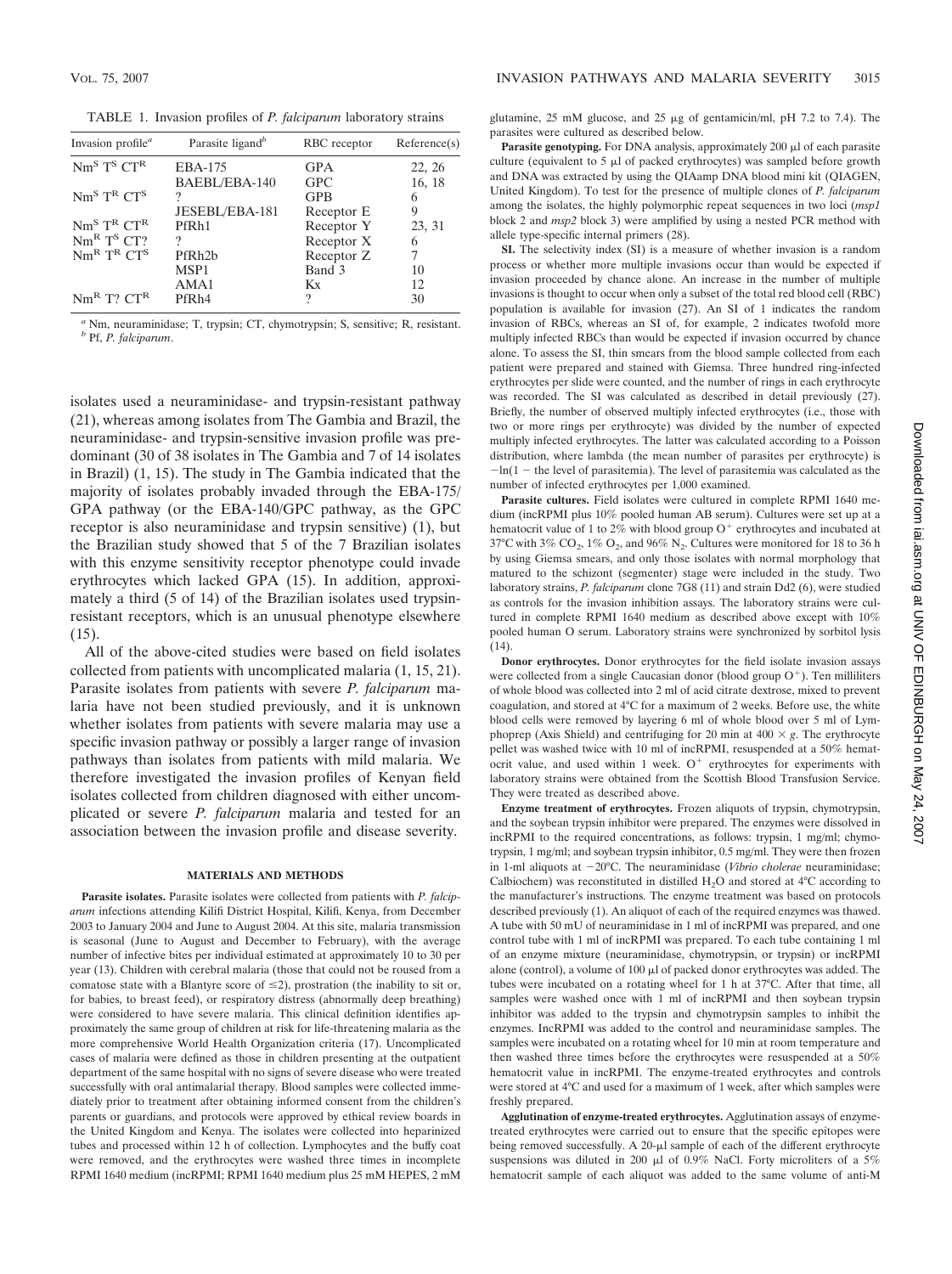antibody (Biotest [UK] Ltd.), anti-S antibody (Biotest [UK] Ltd.), or peanut (*Arachis hypogaea*) lectin (Sigma; reconstituted in phosphate-buffered saline and stored in aliquots at  $-20^{\circ}$ C) in a Pyrex tube. The samples in the tubes were mixed, and the tubes were covered with Parafilm. The samples were incubated for 5 min (anti-S antibody) or 30 min (anti-M antibody and peanut lectin) at room temperature. The anti-S antibody samples were centrifuged for 1 min at 150  $\times$  g before the agglutination was assessed. To check for agglutination, the pellets were gently dislodged and the agglutination was assessed by eye and scored (one large agglutinate,  $++$ ; small agglutinates,  $+$ ; and no agglutinates,  $-$ ). Trypsin activity was shown by the complete loss of anti-M-mediated agglutination, chymotrypsin activity by the complete loss of anti-S-mediated agglutination, and neuraminidase activity by the gain of peanut lectin-mediated agglutination after enzyme treatment.

**Invasion assays.** The assay to determine the parasite multiplication rate (PMR) in the first cycle of in vitro culture was set up as described previously (3, 5). Invasion inhibition assays were carried out with two laboratory strains (7G8 and Dd2) in three independent experiments and with the Kenyan field isolates in a single experiment. All parasites were cultured as described above until the mature schizont stage. The schizont samples were enriched by centrifugation through 55% Percoll. The schizonts from the enriched samples were washed twice, and the schizont concentrations were adjusted to around 1% parasitemia with normal group  $O<sup>+</sup>$  RBCs or the matching enzyme-treated RBCs. The mixtures were incubated in 96-well plates at a volume of 50  $\mu$ l and a hematocrit value of 2%, with duplicate wells for each treatment. The 96-well plate was placed within a gas modulator chamber to allow culturing in  $3\%CO_2$ ,  $1\%$  O<sub>2</sub>, and  $96\%$  N<sub>2</sub> for 24 h at 37°C. Thin blood films from the preinvasion sample and the samples of ring-invaded erythrocytes after 24 h were made and stained with Giemsa to determine the level of parasitemia. At least 1,000 erythrocytes from each slide of the duplicate wells per sample were counted. The PMR is determined by dividing the number of ring-infected erythrocytes after invasion by the preinvasion level of parasitemia. Invasion inhibition was measured as follows: 100 – [(PMR after enzyme treatment/control PMR)  $\times$  100)]. In a few cases, no ring-infected erythrocytes were seen and the invasion inhibition was measured as 100%. Where the PMR in enzyme-treated erythrocytes was higher than that in control erythrocytes, the invasion inhibition is given as a negative value due to an increase in invasion.

**Rosette frequency.** Mature, pigmented trophozoite-stage parasites were stained with 25  $\mu$ g of ethidium bromide/ml for 5 min at 37°C, and a wet preparation was assessed for rosetting by microscopy. The rosette frequency is the percentage of mature infected erythrocytes binding two or more uninfected erythrocytes.

**Statistical analysis.** Statview software (version 5; SAS Institute Inc.) was used for statistical analysis. All statistical tests of the Kenyan field isolate data were nonparametric tests as the data were not normally distributed. For statistical analyses, any negative invasion inhibition results were counted as 0. The Mann-Whitney U test or Kruskal-Wallis test was used to look for differences between two or more groups, respectively. Correlations between the SI, the PMR, the rosette frequency, and the invasion inhibition data were determined with Spearman's rank correlation.

## **RESULTS**

**Diversity in invasion profiles of Kenyan** *P. falciparum* **isolates.** The invasion profiles of 31 Kenyan field isolates in the first cycle of in vitro growth were examined. These isolates were a subset of those studied previously to examine the relationships among the PMR, the erythrocyte SI, and malaria severity (5). The inhibition of the invasion of neuraminidasetreated erythrocytes by Kenyan field isolates varied from  $-32.4\%$  (indicating an increase in invasion) to 100% (i.e., no ring-infected erythrocytes were counted), with a median of 12.8%. The inhibition of the invasion of trypsin-treated erythrocytes varied from 28 to 100%, with a median of 89.1%. The inhibition of the invasion of chymotrypsin-treated erythrocytes ranged from  $-66.7$  to 100%, with a median of 62.8%.

The invasion profiles of the field isolates were defined by the sensitivity of the isolates to invasion inhibition by neuraminidase, trypsin, and chymotrypsin. Isolates exhibiting levels of inhibition above 50% compared to the control (no enzyme

treatment) were defined as sensitive, and those with levels below 50% were defined as resistant according to the common definition criteria (1, 15). The Kenyan isolates showed six out of a possible eight invasion profiles (Table 2). The most common profile, seen in 18 of 31 isolates, was neuraminidaseresistant and trypsin- and chymotrypsin-sensitive invasion, which matches the profile of the laboratory strain 7G8 (Table 2) (6). Five of the Kenyan isolates also showed neuraminidase resistance and trypsin sensitivity but were chymotrypsin resistant. Three of the Kenyan isolates were sensitive to all three enzymes, indicating a pathway whose molecular basis is completely unknown and that has been identified previously in only one Brazilian field isolate (15). Three of the isolates showed no sensitivity to chymotrypsin and were neuraminidase and trypsin sensitive, exhibiting the invasion profile predominant among samples of Brazilian isolates and Gambian isolates (although the chymotrypsin sensitivity of the Gambian isolates is unknown) (1, 15). One isolate showed the same profile as the laboratory strain Dd2 (6) and was neuraminidase sensitive and chymotrypsin and trypsin resistant. Finally, one isolate was resistant to both neuraminidase and trypsin treatment but was sensitive to chymotrypsin treatment. Two more profiles are theoretically possible but were not seen in this study (resistance to all three enzymes and a neuraminidase-sensitive, trypsin-resistant, and chymotrypsin-sensitive profile).

The minimum number of parasite genotypes per isolate from each patient was estimated for isolates from 12 patients, and as expected for an area with moderately high levels of malaria transmission, multiple infections were common (mean number of genotypes overall, 2.2; mean number of genotypes in isolates from patients with severe malaria  $[n = 6]$ , 1.5; and mean number of genotypes in isolates from patients with uncomplicated malaria  $[n = 6]$ , 2.8). Four of six patients with severe malaria had single infections, whereas none of the patients with uncomplicated malaria had single infections. The presence of multiple genotypes within an isolate from a single patient has the potential to complicate the interpretation of invasion profile data, because the profile seen may be a composite of different parasite types. In a mixed-clone infection, it is unclear whether a single genotype tends to dominate the infection or whether the isolate consists of roughly equal proportions of the different clones. A previous study found no significant difference in the invasion profiles corresponding to single-clone infections and multiple-clone infections, suggesting that the presence of mixed-clone infections does not necessarily confound the data (1). In addition, for practical reasons, the examination of only single-clone infections in areas with moderate to high levels of transmission would severely restrict the number of samples available and would exclude potentially important data.

**Invasion profiles of Kenyan isolates and malaria severity.** Previous studies of the invasion pathways used by field isolates have been carried out with isolates taken from patients with uncomplicated malaria. It is unknown whether isolates from patients with severe *P. falciparum* malaria may invade by a specific invasion pathway. We therefore compared the levels of inhibition of the invasion of enzyme-treated erythrocytes by isolates collected from patients with severe and uncomplicated malaria. Nineteen of the isolates were from children with uncomplicated malaria (mean age, 46.3 months [standard devia-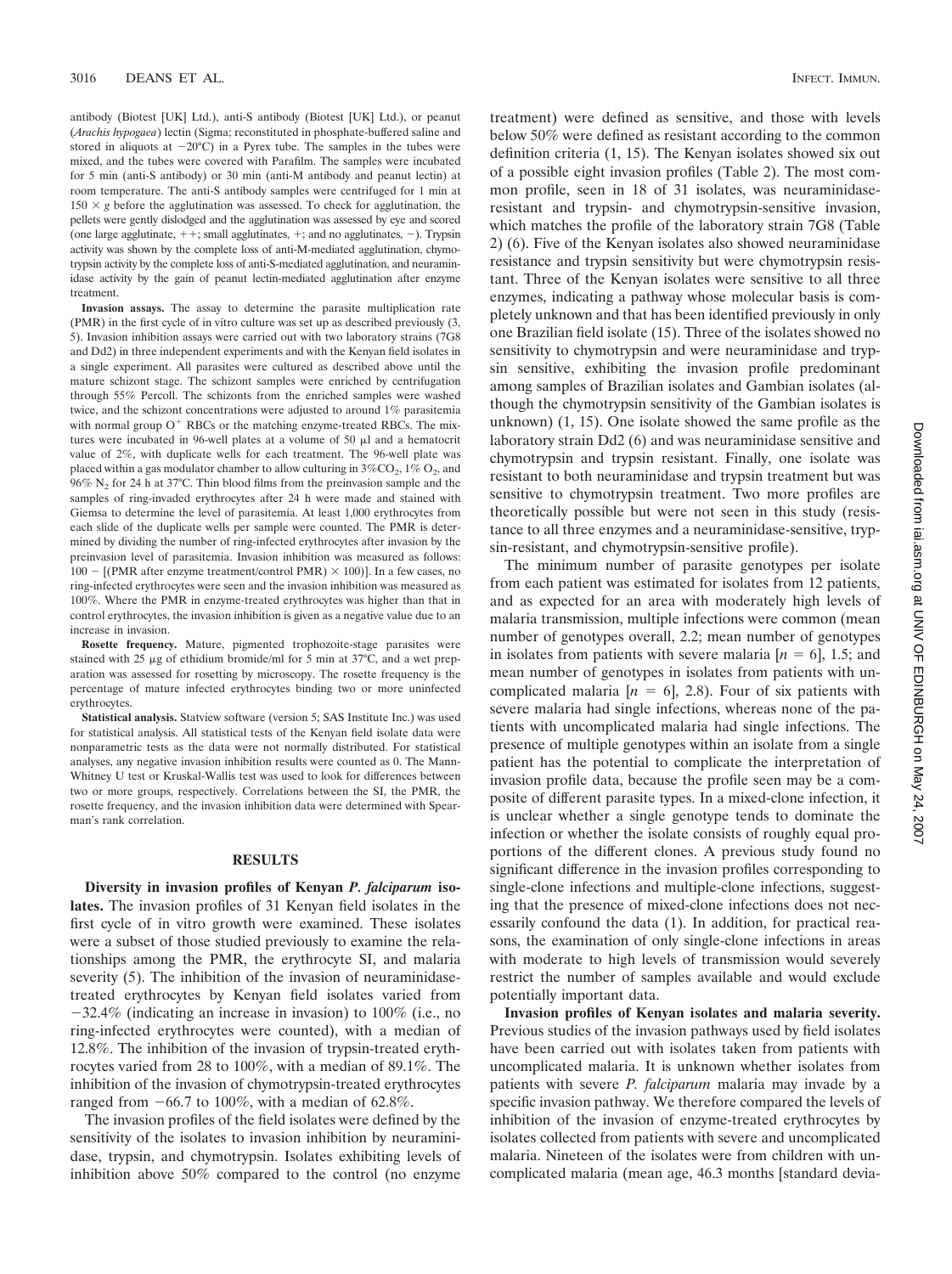| Invasion profile <sup>a</sup>                                                         | $\mathrm{Isolate}^b$ | Symptoms of<br>clinical severity <sup>c</sup> | $%$ Inhibition by <sup>d</sup> :      |                                |                                     |                  |           | ABO blood         |
|---------------------------------------------------------------------------------------|----------------------|-----------------------------------------------|---------------------------------------|--------------------------------|-------------------------------------|------------------|-----------|-------------------|
|                                                                                       |                      |                                               | Neuraminidase<br>$(50 \text{ mU/ml})$ | Trypsin<br>$(1 \text{ mg/ml})$ | Chymotrypsin<br>$(1 \text{ mg/ml})$ | PMR <sup>e</sup> | $SI^e$    | group type $\ell$ |
| $\mathrm{Nm}^\mathrm{R}\mathrm{T}^\mathrm{S}\mathrm{CT}^\mathrm{S}$                   | <b>7G8</b>           |                                               | 33.3(19.2)                            | 80.7(5.5)                      | 58.2(7.5)                           |                  |           |                   |
|                                                                                       | 6 U                  | NA                                            | 9.3                                   | 86.1                           | 62.8                                | 2.91             | 2.35      | $\circ$           |
|                                                                                       | 7 U                  | NA                                            | 12.8                                  | 83.0                           | 76.6                                | 4.70             | 1.28      | А                 |
|                                                                                       | 8 S                  | Pr, RD, An                                    | 7.1                                   | 78.6                           | 78.6                                | 1.75             | 2.54      | $\boldsymbol{A}$  |
|                                                                                       | 9 S                  | C                                             | $-32.4$                               | 97.2                           | 90.1                                | 2.73             | 1.85      | $\mathcal O$      |
|                                                                                       | 10 S                 | Pr, RD                                        | $\overline{0}$                        | 87.8                           | 73.2                                | 2.05             | 2.06      | $\boldsymbol{A}$  |
|                                                                                       | 11 U                 | NA                                            | 49.1                                  | 75.4                           | 59.7                                | 2.64             | 1.55      | $\overline{O}$    |
|                                                                                       | 12 S                 | Pr, RD                                        | $-22.8$                               | 85.7                           | 62.9                                | 2.50             | 1.96      | $\mathcal O$      |
|                                                                                       | 13 U                 | NA                                            | 8.5                                   | 95.8                           | 56.3                                | 5.92             | 0.37      | $\mathcal O$      |
|                                                                                       | 14 U                 | NA                                            | 1.1                                   | 89.1                           | 56.5                                | 3.29             | 1.32      | $\mathcal{O}$     |
|                                                                                       | 15 U                 | NA                                            | 12.5                                  | 79.2                           | 58.3                                | 4.00             | <b>ND</b> | $\mathcal{O}$     |
|                                                                                       | 16 S                 | C, RD                                         | $\overline{0}$                        | 92.9                           | 92.9                                | 3.50             | 1.57      | $\mathcal{O}$     |
|                                                                                       | 17 U                 | NA                                            | 7.5                                   | 79.1                           | 64.2                                | 6.09             | 0         | $\mathbf{O}$      |
|                                                                                       | 18 U                 | NA                                            | 42.0                                  | 88.0                           | 94.0                                | 4.17             | 1.91      | $\mathbf{O}$      |
|                                                                                       | 19 U                 | NA                                            | 17.0                                  | 85.1                           | 59.6                                | 1.74             | 4.97      | $\mathcal{O}$     |
|                                                                                       | 20 U                 | NA                                            | 10.3                                  | 92.3                           | 92.3                                | 2.29             | 1.13      | $\circ$           |
|                                                                                       | 21 S                 | Pr                                            | 23.5                                  | 94.1                           | 70.6                                | 0.71             | 1.31      | $\, {\bf B}$      |
|                                                                                       | 22 S                 | Pr, RD, An                                    | 33.3                                  | 92.6                           | 55.6                                | 1.13             | 2.33      | $\overline{B}$    |
|                                                                                       | 23 U                 | NA                                            | 29.6                                  | 77.8                           | 77.8                                | 1.50             | 3.74      | $\mathcal{O}$     |
| $Nm^R T^S C T^R$                                                                      | 1 U                  | NA                                            | 13.8                                  | 100                            | 43.1                                | 0.58             | 2.34      | $\mathcal O$      |
|                                                                                       | 2U                   | NA                                            | 8.9                                   | 91.1                           | 48.2                                | 3.15             | 1.76      | ND                |
|                                                                                       | 3S                   | RD                                            | $-13.2$                               | 89.5                           | 42.1                                | 1.58             | 1.71      | $\mathcal{O}$     |
|                                                                                       | 4 S                  | C, RD                                         | 6.3                                   | 100                            | $-66.7$                             | 0.48             | 1.89      | $\boldsymbol{A}$  |
|                                                                                       | 5U                   | NA                                            | $-23.6$                               | 94.4                           | 28.3                                | 2.33             | 1.31      | $\mathcal{O}$     |
| $Nm^{S}T^{S}CT^{S}$                                                                   | 29 S                 | Pr, An                                        | 100                                   | 82.5                           | 90.2                                | 1.43             | 2.45      | $\, {\bf B}$      |
|                                                                                       | 30 U                 | NA                                            | 56.0                                  | 100                            | 100                                 | 0.69             | <b>ND</b> | $\boldsymbol{A}$  |
|                                                                                       | 31 U                 | NA                                            | 56.1                                  | 100                            | 63.4                                | 0.82             | 1.51      | $\, {\bf B}$      |
| $Nm^S T^S C T^R$                                                                      | 26 S                 | Pr                                            | 75.2                                  | 96.0                           | 30.2                                | 3.51             | 1.63      | $\mathcal{O}$     |
|                                                                                       | 27 U                 | NA                                            | 100                                   | 100                            | 31.5                                | 0.73             | 2.35      | AB                |
|                                                                                       | 28 U                 | NA                                            | 58.0                                  | 81.3                           | 38.6                                | 1.76             | 0.86      | $\, {\bf B}$      |
| $Nm^{S}T^{R}CT^{R}$                                                                   | Dd <sub>2</sub>      |                                               | 89.2 (10.2)                           | 47.6(16.9)                     | 11.1(30.5)                          |                  |           |                   |
|                                                                                       | 25 U                 | NA                                            | 58.5                                  | 28.6                           | 8.3                                 | 2.17             | 3.27      | <b>ND</b>         |
| $\text{Nm}^{\text{\tiny R}}$ $\text{T}^{\text{\tiny R}}$ $\text{CT}^{\text{\tiny S}}$ | 24 S                 | Pr                                            | 16.0                                  | 28.0                           | 100                                 | 0.25             | 1.76      | B                 |

TABLE 2. Invasion profiles of Kenyan field isolates

<sup>*a*</sup> Nm, neuraminidase; T, trypsin; CT, chymotrypsin; S, sensitive; R, resistant.

 $b$  Each field isolate designation includes a label to indicate whether the isolate was derived from a child with uncomplicated (U) or severe (S) malaria. Laboratory strains 7G8 and Dd2 are indicated in italics. For the laboratory strains, the means (and standard deviations) of results from three experiments are shown. Field isolate data are from a single experiment for each isolate. Field isolates corresponding to infections with the indicated number of genotypes are as follows: one genotype, isolates 8, 21, 22, and 26; two genotypes, isolates 2, 11, 12, and 13; three genotypes, isolates 9 and 23; four genotypes, isolates 5 and 14. Other isolates were not

genotyped.<br>
<sup>c</sup> Severe malaria was indicated by a comatose state (C), respiratory distress (RD), prostration (Pr), and anemia (An). For the uncomplicated malaria cases, NA indicates not applicable.

<sup>d</sup> Percentages of inhibition of invasion are relative to the level of invasion of non-enzyme-treated control erythrocytes. A result of 100% inhibition indicates that no rings of infected erythrocytes were counted, whereas a negative percentage of inhibition (e.g.,  $-32\%$ ) indicates an increase in invasion compared to the control.<br>
"These results have been published previously in more de

 $f$  For two samples, the corresponding ABO type was not determined (ND).

tion, 34.9 months]; mean hemoglobin level, 9.8 g/dl [standard deviation, 1.3 g/dl[), and 12 isolates were collected from children with severe malaria (mean age, 19.6 months [standard deviation, 11.2 months]; mean hemoglobin level, 7.7 g/dl [standard deviation, 3.1 g/dl]). Of the patients with severe malaria, three had cerebral malaria, four showed prostration and respiratory distress, one had respiratory distress only, one exhibited prostration and severe anemia, and three presented with prostration only. As seen in Table 2, the isolates from both clinical groups showed similar distributions of recorded invasion profiles. Figure 1 shows the median levels of the inhibition of invasion by isolates from patients with uncomplicated or severe malaria in association with each of the enzyme treatments, compared to the invasion of non-enzyme-treated control erythrocytes. The levels of inhibition did not differ between the isolates from patients with uncomplicated malaria and those

from patients with severe malaria in association with any of the enzyme treatments  $(P, >0.1$  for all enzyme treatments; Mann-Whitney U test).

**Invasion profiles and other parasite variables.** We determined the SIs (a measure of whether invasion occurs randomly in any available erythrocyte or is selective for a subset of erythrocytes) (27), PMRs (5), and rosette frequencies (a parasite virulence-associated factor) (24, 25) for the isolates included in this study as part of a larger study of PMRs and clinical malaria isolate phenotypes described elsewhere (5). None of these variables correlated significantly with the level of inhibition by any of the enzyme treatments  $(P > 0.1;$  Spearman's rank correlation).

**ABO blood group and invasion phenotype.** We found a significant difference in neuraminidase sensitivity among isolates taken from patients of different ABO blood group types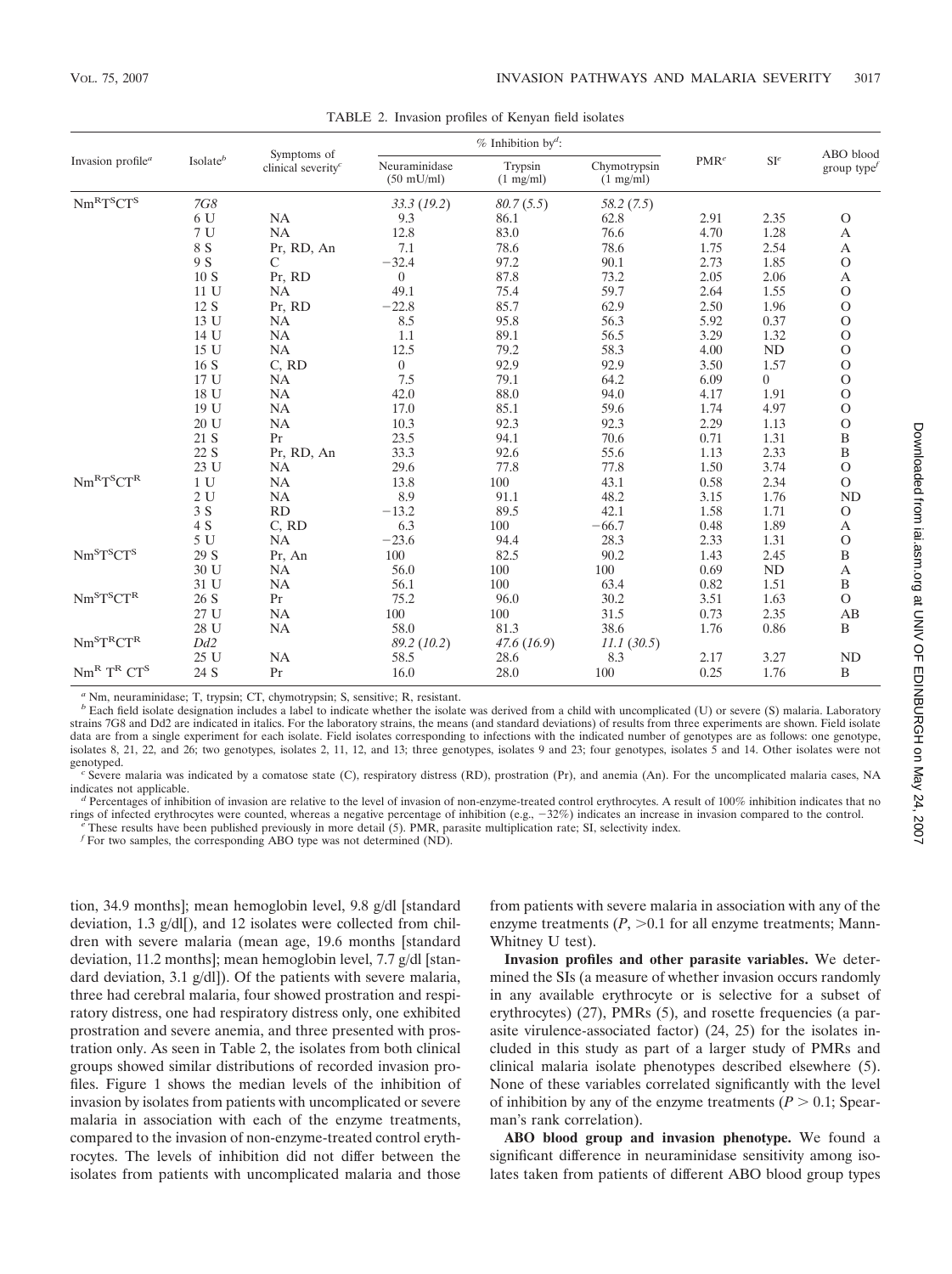

FIG. 1. Percentages of inhibition of erythrocyte invasion by Kenyan field isolates from children with uncomplicated (black bars) or severe (gray bars) *P. falciparum* malaria. The erythrocytes were treated with neuraminidase (Nm; 50 mU/ml), trypsin (T; 1 mg/ml), or chymotrypsin (CT; 1 mg/ml). The median values are shown; error bars represent third quartile values. No significant differences between the isolates from patients with uncomplicated malaria and those from patients with severe malaria were associated with any of the enzyme treatments  $(P, >0.1$  for all enzyme treatments; Mann-Whitney U test).

(Fig. 2). Seventeen isolates were collected from patients with blood group O, six were from patients with blood group B, and five were from patients with blood group A. The single sample from a patient with blood group AB was excluded from this analysis, and for two samples the corresponding blood group data were missing. It was found that isolates from patients with blood group B were more inhibited by the neuraminidase treatment of erythrocytes, with a median level of inhibition of 44.7% (interquartile range [IQR], 23.5 to 58.0%;  $n = 6$ ) compared to 7.1% (IQR, 3.1 to 34.4%;  $n = 5$ ) and 9.3% (IQR, 0 to 23.3%;  $n = 17$ ) for blood groups A and O, respectively ( $P =$ 0.02; Kruskal-Wallis test). This finding indicates that isolates growing in blood group type B are more dependent on sialic acid for the invasion of type O erythrocytes (the donor of the erythrocytes used for all invasion assays was type O). Trypsin or chymotrypsin sensitivity was not related to the ABO blood group. No other patient variable (age, level of parasitemia, hemoglobin level, or white blood cell count) was associated with the level of inhibition of the invasion of enzyme-treated erythrocytes.

# **DISCUSSION**

We examined the abilities of Kenyan field isolates to invade erythrocytes treated with three different enzymes in order to assess the invasion pathways used by parasites isolated from patients with clinical *P. falciparum* malaria infections. In contrast to the results of previous studies from The Gambia and Brazil  $(1, 15)$ , but similar to those of a study from India  $(21)$ , it was found that the neuraminidase- and trypsin-sensitive, chymotrypsin-resistant receptors (characteristic of EBA-175/ GPA- and EBA-140/GPC-mediated invasion) were rarely used by Kenyan field isolates (Table 2). Geographical variation in invasion profiles may have important implications for bloodstage vaccines which target antigens involved in invasion pathways. For example, a vaccine based on EBA-175 and/or EBA-



FIG. 2. Percentages of inhibition of the invasion of neuraminidasetreated erythrocytes by Kenyan field isolates from children with the ABO blood group A  $(n = 5)$ , B  $(n = 6)$ , or O  $(n = 17)$ . The median levels of inhibition are shown; error bars represent third quartile values. Isolates from patients with blood group B were more inhibited by the treatment of erythrocytes with neuraminidase than those from patients with blood group A or O ( $P = 0.02$ ; Kruskal-Wallis test).

140 may not be as effective in Kenya as it would be in The Gambia. Furthermore, the redundancy of invasion pathways used by field isolates indicates that a vaccine based on only one invasion ligand may not greatly inhibit *P. falciparum* invasion and growth but may instead select for parasites which invade by different mechanisms.

The invasion patterns of the majority of the Kenyan isolates (23 of 31) could be broadly described as neuraminidase resistant and trypsin sensitive. This profile was originally described for the laboratory strain 7G8, and it was inferred that this profile indicated the existence of an erythrocyte receptor "X" (6, 11). The finding that this pathway occurs commonly in clinical malaria isolates in Kenya argues that further research to delineate the molecular interactions underlying this pathway is of major importance. Indeed, it is likely that X is not only one receptor, as invasion by this pathway may be either sensitive or resistant to the treatment of erythrocytes with chymotrypsin. The parasite ligand(s) involved in the neuraminidaseresistant, trypsin-sensitive pathway is also unclear, although one possible candidate is the Rh4 protein that mediates neuraminidase-resistant, chymotrypsin-resistant invasion (30) (the trypsin sensitivity of Rh4-mediated invasion has not yet been described).

The work described here constitutes the first study to examine the invasion profiles of field isolates collected from children with severe *P. falciparum* malaria. Although no significant association between the invasion profiles and disease severity was seen in this study, the sample size was small (only 12 isolates were from children with assorted severe malaria syndromes), so we cannot rule out that a difference may be seen in a larger study, and further work is required. However, the lack of an observed association between invasion profiles and disease severity is consistent with the findings of a previous study of a larger group of isolates collected at the same study site. No significant differences in the multiplication rates or the red cell SIs between isolates from children with uncomplicated malaria and those with severe malaria were observed (5), in contrast with previous results from Thailand (3). Due to the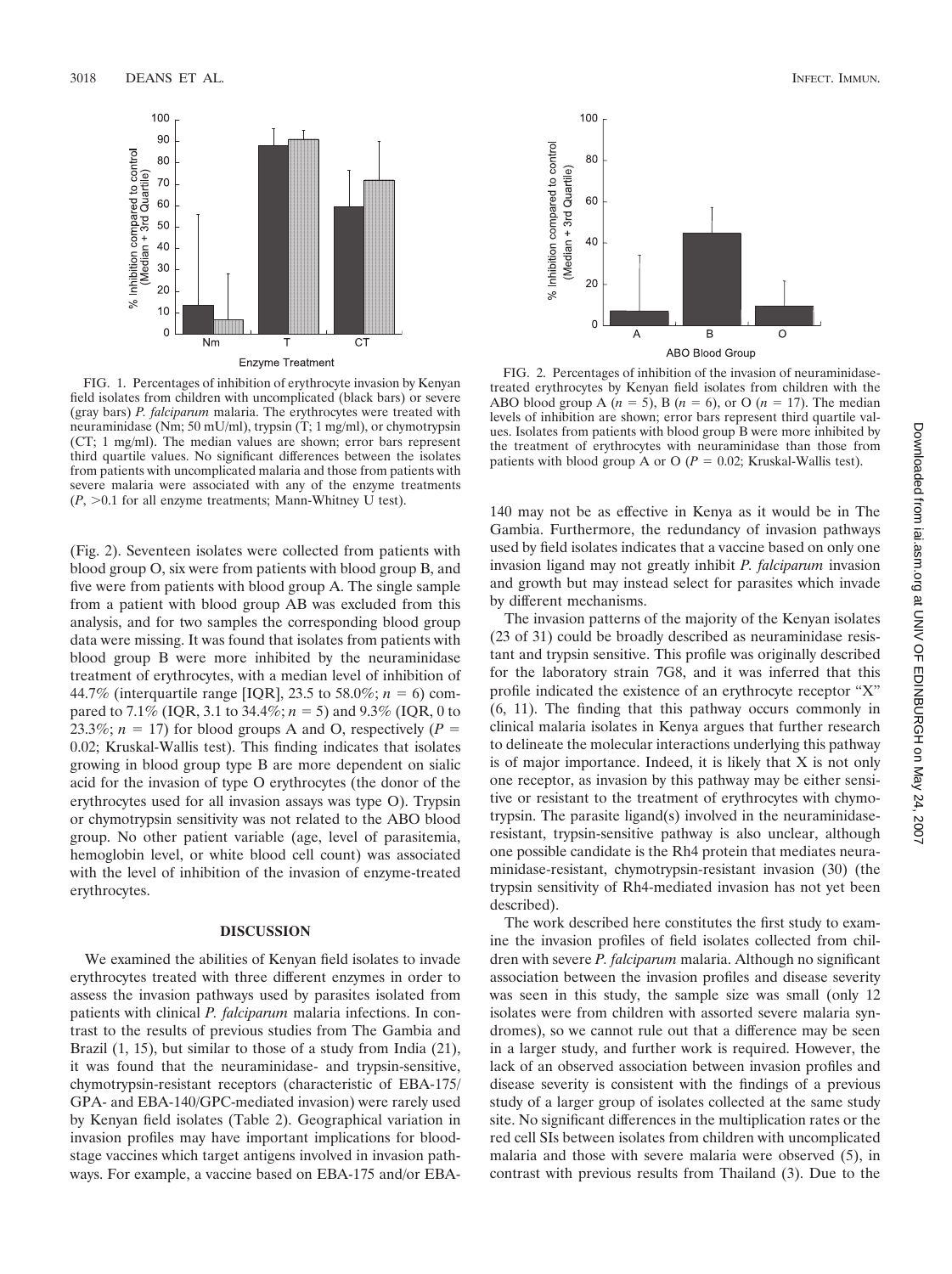strong association between the PMR and disease severity in Thailand, a study of the invasion profiles of Thai field isolates, examining whether the high multiplication rates displayed by isolates from patients with severe malaria can be associated with overall less sensitivity to the enzyme treatment of erythrocytes or with a specific preferred invasion profile, may provide further insight.

As knowledge of the *P. falciparum* ligands involved in invasion increases and technological advances allow their study in field samples, it is important to characterize the expression levels of putative ligands and correlate these findings with invasion phenotypes. Thirteen of the samples analyzed in this study were also included in a recent study of the expression profiles of four *Rh* genes (those encoding Rh1, Rh2a, Rh2b, and Rh4) and the EBA-175 gene (20). Although the numbers are small and, therefore, this analysis should be regarded as preliminary, a positive correlation between the relative levels of EBA-175 and sensitivity to the treatment of erythrocytes with neuraminidase was found, consistent with the known neuraminidase sensitivity of the EBA-175 receptor GPA (26).

One unexpected finding from this study was a significant difference in the levels of inhibition by neuraminidase treatment depending on the ABO blood group of the host from which the parasites were isolated. Isolates from patients with blood group B were the most inhibited by the treatment of erythrocytes with neuraminidase compared to isolates from patients with blood group A or O (Fig. 2) ( $P = 0.02$ ; Kruskal-Wallis test). This finding suggests that the host ABO type may influence the invasion phenotype of the parasite. It remains unclear whether these results occurred by chance, as the sample size was small and the study was not designed to look at the invasion inhibition in relation to the host ABO blood group type, but these findings may merit further investigation.

In summary, this work shows that a variety of invasion pathways are used by Kenyan field isolates and that there is no single discernible pathway specifically associated with severe *P. falciparum* malaria. Further studies in a variety of geographical areas with isolates associated with various disease syndromes, along with parallel studies examining the transcription of parasite invasion ligands (20), will be required to fully characterize the diversity in invasion pathways and indicate if these pathways may be effectively targeted by vaccines based on the relevant ligands.

# **ACKNOWLEDGMENTS**

We are grateful to the clinical, nursing, and laboratory staff at the KEMRI Unit in Kilifi, Kenya, for their assistance with sample collection for this study and to the patients and their parents for their participation. This work is published with the permission of the director of KEMRI.

This work was supported by the Wellcome Trust (PhD studentship to A.-M.D. and senior research fellowship to J.A.R., grant number 067431).

#### **REFERENCES**

- 1. **Baum, J., M. Pinder, and D. J. Conway.** 2003. Erythrocyte invasion phenotypes of *Plasmodium falciparum* in The Gambia. Infect. Immun. **71:**1856– 1863.
- 2. **Binks, R. H., and D. J. Conway.** 1999. The major allelic dimorphisms in four *Plasmodium falciparum* merozoite proteins are not associated with alternative pathways of erythrocyte invasion. Mol. Biochem. Parasitol. **103:**123–127.
- 3. **Chotivanich, K., R. Udomsangpetch, J. A. Simpson, P. Newton, S. Pukrittayakamee, S. Looareesuwan, and N. J. White.** 2000. Parasite multi-

plication potential and the severity of Falciparum malaria. J. Infect. Dis. **181:**1206–1209.

- 4. **Cortes, A., A. Benet, B. M. Cooke, J. W. Barnwell, and J. C. Reeder.** 2004. Ability of *Plasmodium falciparum* to invade Southeast Asian ovalocytes varies between parasite lines. Blood **104:**2961–2966.
- 5. **Deans, A. M., K. E. Lyke, M. A. Thera, C. V. Plowe, A. Kone, O. K. Doumbo, O. Kai, K. Marsh, M. J. Mackinnon, A. Raza, and J. A. Rowe.** 2006. Low multiplication rates of African *Plasmodium falciparum* isolates and lack of association of multiplication rate and red blood cell selectivity with malaria virulence. Am. J. Trop. Med. Hyg. **74:**554–563.
- 6. **Dolan, S. A., J. L. Proctor, D. W. Alling, Y. Okubo, T. E. Wellems, and L. H. Miller.** 1994. Glycophorin B as an EBA-175 independent *Plasmodium falciparum* receptor of human erythrocytes. Mol. Biochem. Parasitol. **64:**55–63.
- 7. **Duraisingh, M. T., T. Triglia, S. A. Ralph, J. C. Rayner, J. W. Barnwell, G. I. McFadden, and A. F. Cowman.** 2003. Phenotypic variation of *Plasmodium falciparum* merozoite proteins directs receptor targeting for invasion of human erythrocytes. EMBO J. **22:**1047–1057.
- 8. **Gaur, D., D. C. Mayer, and L. H. Miller.** 2004. Parasite ligand-host receptor interactions during invasion of erythrocytes by Plasmodium merozoites. Int. J. Parasitol. **34:**1413–1429.
- 9. **Gilberger, T. W., J. K. Thompson, T. Triglia, R. T. Good, M. T. Duraisingh, and A. F. Cowman.** 2003. A novel erythrocyte binding antigen-175 paralogue from Plasmodium falciparum defines a new trypsin-resistant receptor on human erythrocytes. J. Biol. Chem. **278:**14480–14486.
- 10. **Goel, V. K., X. Li, H. Chen, S. C. Liu, A. H. Chishti, and S. S. Oh.** 2003. Band 3 is a host receptor binding merozoite surface protein 1 during the Plasmodium falciparum invasion of erythrocytes. Proc. Natl. Acad. Sci. USA **100:** 5164–5169.
- 11. **Hadley, T. J., F. W. Klotz, G. Pasvol, J. D. Haynes, M. H. McGinniss, Y. Okubo, and L. H. Miller.** 1987. Falciparum malaria parasites invade erythrocytes that lack glycophorin A and  $\hat{B}$  (MkMk). Strain differences indicate receptor heterogeneity and two pathways for invasion. J. Clin. Investig. **80:**1190–1193.
- 12. **Kato, K., D. C. Mayer, S. Singh, M. Reid, and L. H. Miller.** 2005. Domain III of Plasmodium falciparum apical membrane antigen 1 binds to the erythrocyte membrane protein Kx. Proc. Natl. Acad. Sci. USA **102:**5552–5557.
- 13. **Kinyanjui, S. M., T. Howard, T. N. Williams, P. C. Bull, C. I. Newbold, and K. Marsh.** 2004. The use of cryopreserved mature trophozoites in assessing antibody recognition of variant surface antigens of *Plasmodium falciparum*infected erythrocytes. J. Immunol. Methods **288:**9–18.
- 14. **Lambros, C., and J. P. Vanderberg.** 1979. Synchronisation of *Plasmodium falciparum* erythrocytic stages in culture. J. Parasitol. **65:**418–420.
- 15. **Lobo, C. A., K. de Frazao, M. Rodriguez, M. Reid, M. Zalis, and S. Lustigman.** 2004. Invasion profiles of Brazilian field isolates of *Plasmodium falciparum*: phenotypic and genotypic analyses. Infect. Immun. **72:**5886–5891.
- 16. **Maier, A. G., M. T. Duraisingh, J. C. Reeder, S. S. Patel, J. W. Kazura, P. A. Zimmerman, and A. F. Cowman.** 2003. Plasmodium falciparum erythrocyte invasion through glycophorin C and selection for Gerbich negativity in human populations. Nat. Med. **9:**87–92.
- 17. **Marsh, K., D. Forster, C. Waruiru, I. Mwangi, M. Winstanley, V. Marsh, C. Newton, P. Winstanley, P. Warn, N. Peshu, G. Pasvol, and R. Snow.** 1995. Indicators of life-threatening malaria in African children. N. Engl. J. Med. **332:**1399–1404.
- 18. **Mayer, D. C., J. B. Mu, X. Feng, X. Z. Su, and L. H. Miller.** 2002. Polymorphism in a Plasmodium falciparum erythrocyte-binding ligand changes its receptor specificity. J. Exp. Med. **196:**1523–1528.
- 19. **Mitchell, G. H., T. J. Hadley, M. H. McGinniss, F. W. Klotz, and L. H. Miller.** 1986. Invasion of erythrocytes by Plasmodium falciparum malaria parasites: evidence for receptor heterogeneity and two receptors. Blood **67:**1519–1521.
- 20. **Nery, S., A. M. Deans, M. Mosobo, K. Marsh, J. A. Rowe, and D. J. Conway.** 2006. Expression of Plasmodium falciparum genes involved in erythrocyte invasion varies among isolates cultured directly from patients. Mol. Biochem. Parasitol. **149:**208–215.
- 21. **Okoyeh, J. N., C. R. Pillai, and C. E. Chitnis.** 1999. *Plasmodium falciparum* field isolates commonly use erythrocyte invasion pathways that are independent of sialic acid residues of glycophorin A. Infect. Immun. **67:**5784–5791.
- 22. **Pasvol, G., M. Jungery, D. J. Weatherall, S. F. Parsons, D. J. Anstee, and M. J. Tanner.** 1982. Glycophorin as a possible receptor for Plasmodium falciparum. Lancet **ii:**947–950.
- 23. **Rayner, J. C., E. Vargas-Serrato, C. S. Huber, M. R. Galinski, and J. W. Barnwell.** 2001. A Plasmodium falciparum homologue of Plasmodium vivax reticulocyte binding protein (PvRBP1) defines a trypsin-resistant erythrocyte invasion pathway. J. Exp. Med. **194:**1571–1581.
- 24. **Rowe, J. A., J. Obiero, K. Marsh, and A. Raza.** 2002. Positive correlation between rosetting and parasitemia in *Plasmodium falciparum* clinical isolates. Am. J. Trop. Med. Hyg. **66:**458–460.
- 25. **Rowe, J. A., J. Shafi, O. K. Kai, K. Marsh, and A. Raza.** 2002. Nonimmune IgM, but not IgG, binds to the surface of *Plasmodium falciparum*-infected erythrocytes and correlates with rosetting and severe malaria. Am. J. Trop. Med. Hyg. **66:**692–699.
- 26. **Sim, K. L., C. E. Chitnis, K. Wasniowska, T. J. Hadley, and L. H. Miller.**